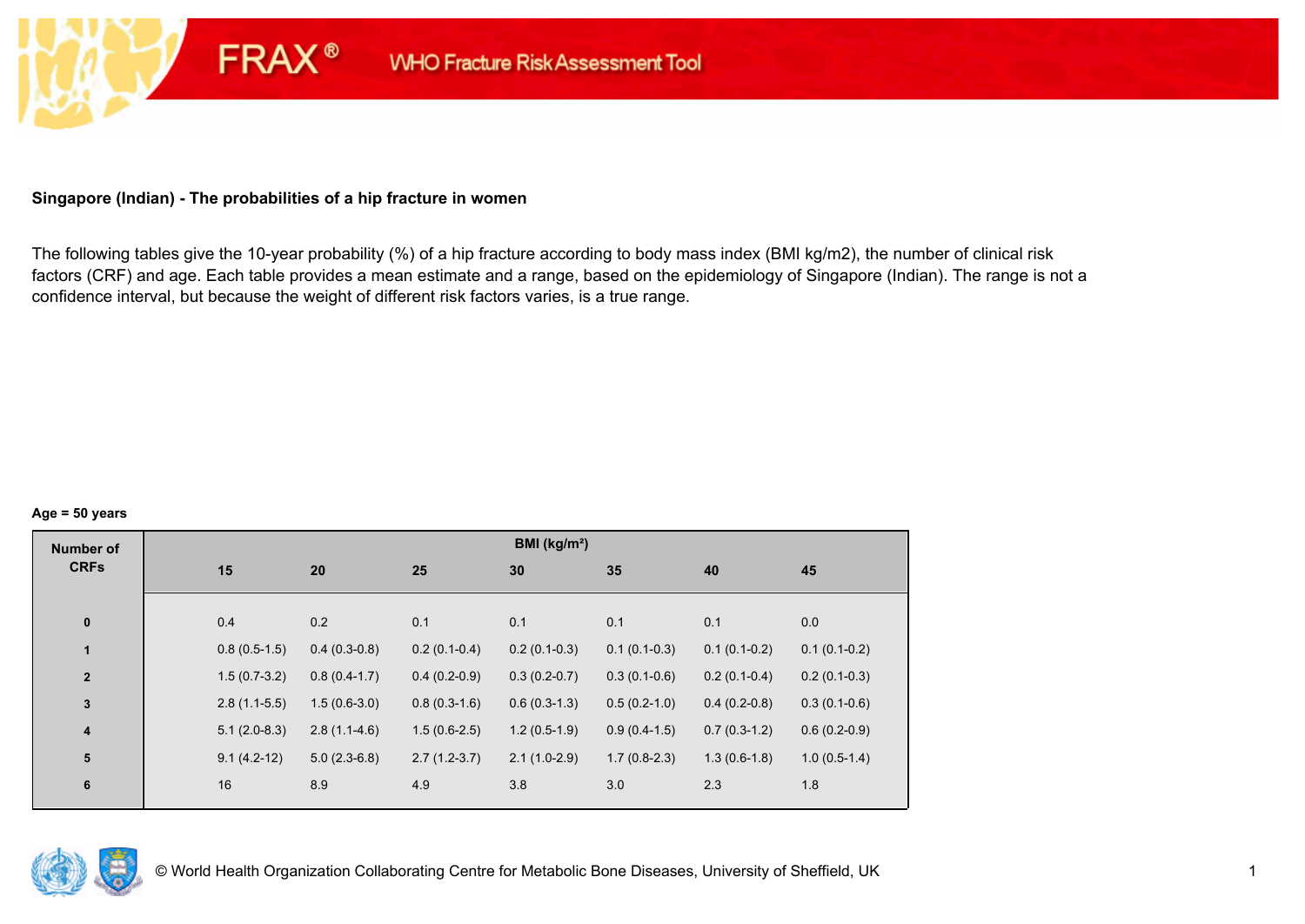# **Age = 55 years**

**FRAX®** 

| <b>Number of</b> |                |                |                | BMI ( $kg/m2$ ) |                |                |                |
|------------------|----------------|----------------|----------------|-----------------|----------------|----------------|----------------|
| <b>CRFs</b>      | 15             | 20             | 25             | 30              | 35             | 40             | 45             |
|                  |                |                |                |                 |                |                |                |
| $\mathbf 0$      | 0.8            | 0.5            | 0.3            | 0.2             | 0.2            | 0.1            | 0.1            |
| $\mathbf{1}$     | $1.6(1.1-2.9)$ | $0.9(0.6-1.6)$ | $0.5(0.3-0.8)$ | $0.4(0.3-0.7)$  | $0.3(0.2-0.5)$ | $0.2(0.2-0.4)$ | $0.2(0.1-0.3)$ |
| $\mathbf{2}$     | $3.1(1.7-6.0)$ | $1.7(0.9-3.3)$ | $0.9(0.5-1.8)$ | $0.7(0.4-1.4)$  | $0.5(0.3-1.1)$ | $0.4(0.2-0.8)$ | $0.3(0.2-0.7)$ |
| $\mathbf{3}$     | $5.6(2.5-10)$  | $3.1(1.4-5.8)$ | $1.7(0.7-3.2)$ | $1.3(0.6-2.5)$  | $1.0(0.5-1.9)$ | $0.8(0.4-1.5)$ | $0.6(0.3-1.2)$ |
| $\boldsymbol{4}$ | $9.8(4.4-15)$  | $5.5(2.4-8.7)$ | $3.0(1.3-4.8)$ | $2.3(1.0-3.7)$  | $1.8(0.8-2.9)$ | $1.4(0.6-2.3)$ | $1.1(0.5-1.8)$ |
| ${\bf 5}$        | $17(9.1-22)$   | $9.6(5.1-13)$  | $5.3(2.8-7.1)$ | $4.2(2.2-5.6)$  | $3.2(1.7-4.3)$ | $2.5(1.3-3.4)$ | $2.0(1.0-2.6)$ |
| 6                | 28             | 16             | 9.2            | 7.2             | 5.7            | 4.4            | 3.4            |
|                  |                |                |                |                 |                |                |                |

### **Age = 60 years**

| <b>Number of</b>        |     |                                  |                | BMI ( $kg/m2$ ) |                |                |                |
|-------------------------|-----|----------------------------------|----------------|-----------------|----------------|----------------|----------------|
| <b>CRFs</b>             | 15  | 20                               | 25             | 30              | 35             | 40             | 45             |
| $\pmb{0}$               | 2.1 | 1.1                              | 0.6            | 0.5             | 0.4            | 0.3            | 0.2            |
| $\blacksquare$          |     | $2.1(1.5-3.3)$<br>$3.8(2.7-5.9)$ | $1.2(0.8-1.8)$ | $0.9(0.6-1.4)$  | $0.7(0.5-1.1)$ | $0.5(0.4-0.8)$ | $0.4(0.3-0.7)$ |
| $\overline{2}$          |     | $3.8(2.2-6.9)$<br>$6.8(4.0-12)$  | $2.1(1.2-3.8)$ | $1.6(1.0-3.0)$  | $1.3(0.7-2.3)$ | $1.0(0.6-1.8)$ | $0.8(0.4-1.4)$ |
| $\mathbf 3$             |     | $12(6.1-20)$<br>$6.7(3.4-12)$    | $3.7(1.9-6.6)$ | $2.9(1.4-5.2)$  | $2.3(1.1-4.0)$ | $1.8(0.9-3.2)$ | $1.4(0.7-2.5)$ |
| $\overline{\mathbf{4}}$ |     | 20 (10-29)<br>$12(5.9-17)$       | $6.5(3.3-10)$  | $5.1(2.5-7.8)$  | $4.0(2.0-6.1)$ | $3.1(1.5-4.8)$ | $2.4(1.2-3.7)$ |
| 5                       |     | $31(20-39)$<br>19 (12-25)        | $11(6.8-15)$   | $8.8(5.3-11)$   | $6.9(4.2-9.0)$ | $5.4(3.2-7.0)$ | $4.2(2.5-5.5)$ |
| 6                       | 47  | 31                               | 19             | 15              | 12             | 9.1            | 7.2            |

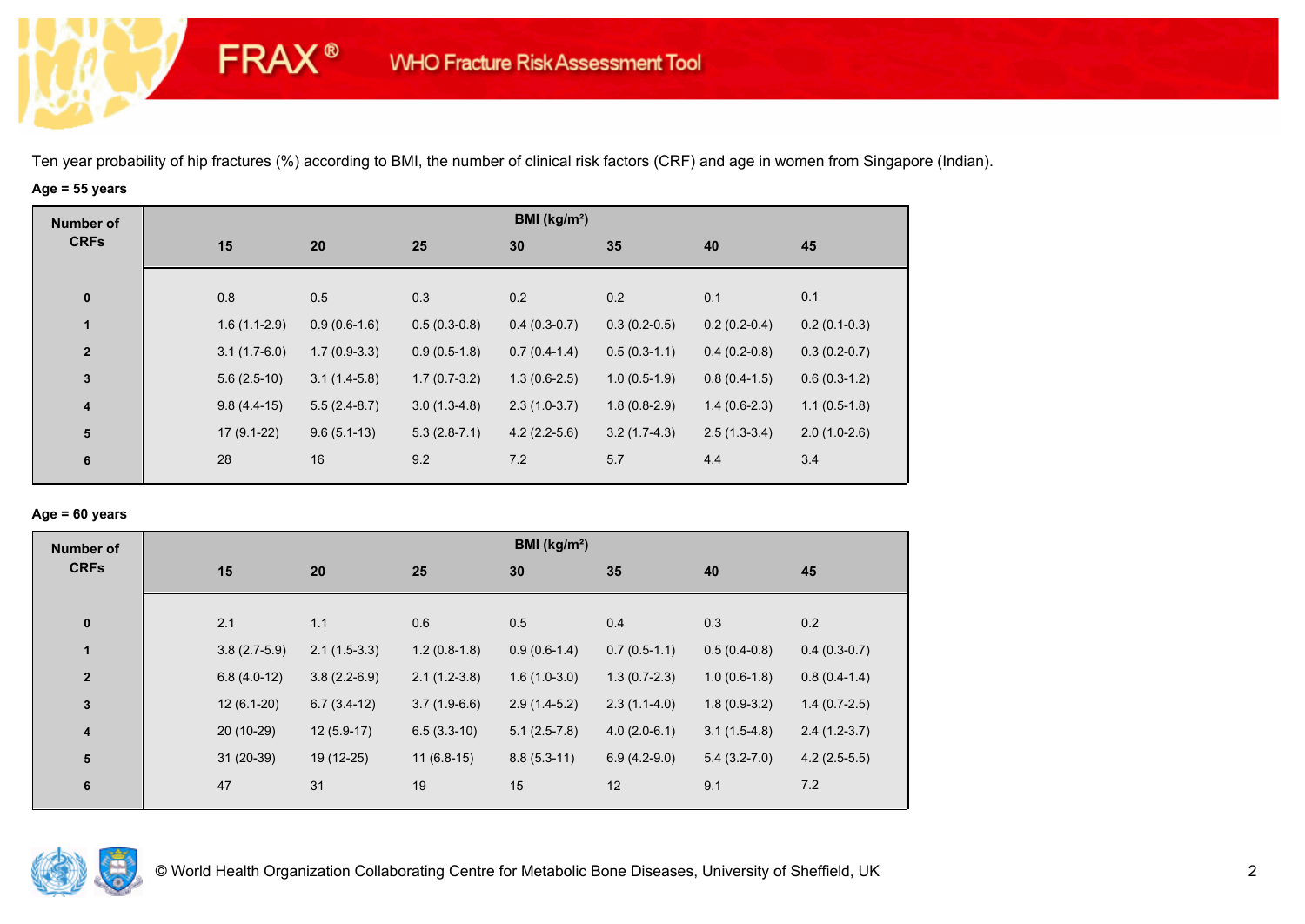# **Age = 65 years**

**FRAX®** 

| <b>Number of</b>        |     |               |                |                | BMI ( $kg/m2$ ) |                |                |                |
|-------------------------|-----|---------------|----------------|----------------|-----------------|----------------|----------------|----------------|
| <b>CRFs</b>             | 15  |               | 20             | 25             | 30              | 35             | 40             | 45             |
| $\bf{0}$                | 4.4 |               | 2.4            | 1.3            | 1.0             | 0.8            | 0.6            | 0.5            |
| $\mathbf{1}$            |     | $7.6(5.7-10)$ | $4.3(3.2-6.0)$ | $2.4(1.8-3.3)$ | $1.9(1.4-2.6)$  | $1.4(1.1-2.0)$ | $1.1(0.8-1.6)$ | $0.9(0.6-1.2)$ |
| $\mathbf{2}$            |     | $13(8.2-20)$  | $7.4(4.7-12)$  | $4.2(2.6-6.9)$ | $3.3(2.0-5.4)$  | $2.5(1.6-4.2)$ | $2.0(1.2-3.3)$ | $1.5(1.0-2.5)$ |
| $\mathbf{3}$            |     | $21(12-33)$   | $13(7.1-20)$   | $7.2(4.0-12)$  | $5.6(3.1-9.3)$  | $4.4(2.4-7.3)$ | $3.4(1.9-5.7)$ | $2.6(1.5-4.5)$ |
| $\overline{\mathbf{4}}$ |     | $33(21-45)$   | 20 (12-29)     | $12(6.9-18)$   | $9.5(5.4-14)$   | $7.4(4.2-11)$  | $5.8(3.3-8.6)$ | $4.5(2.6-6.7)$ |
| ${\bf 5}$               |     | 48 (36-56)    | $32(23-39)$    | $20(14-25)$    | 16 (11-20)      | $12(8.6-16)$   | $9.7(6.8-12)$  | $7.6(5.3-9.7)$ |
| 6                       | 65  |               | 48             | 31             | 25              | 20             | 16             | 13             |
|                         |     |               |                |                |                 |                |                |                |

### **Age = 70 years**

| <b>Number of</b>        |             |                |                | BMI (kg/m <sup>2</sup> ) |                |                |                |
|-------------------------|-------------|----------------|----------------|--------------------------|----------------|----------------|----------------|
| <b>CRFs</b>             | 15          | 20             | 25             | 30                       | 35             | 40             | 45             |
| $\pmb{0}$               | 7.2         | 4.2            | 2.4            | 1.8                      | 1.4            | 1.1            | 0.9            |
| 1                       | $13(10-15)$ | $7.6(6.1-8.8)$ | $4.3(3.5-5.0)$ | $3.4(2.7-3.9)$           | $2.6(2.1-3.0)$ | $2.0(1.6-2.3)$ | $1.6(1.3-1.8)$ |
| $\overline{2}$          | 22 (15-29)  | $13(9.1-18)$   | $7.8(5.2-10)$  | $6.1(4.1-8.1)$           | $4.8(3.2-6.3)$ | $3.7(2.5-4.9)$ | $2.9(1.9-3.8)$ |
| $\mathbf 3$             | $35(25-47)$ | $23(15-33)$    | $14(9.1-20)$   | $11(7.1-16)$             | $8.6(5.5-13)$  | $6.7(4.3-10)$  | $5.2(3.4-7.8)$ |
| $\overline{\mathbf{4}}$ | $52(41-65)$ | 37 (28-49)     | 24 (18-33)     | 19 (14-27)               | $15(11-21)$    | $12(8.6-17)$   | $9.3(6.7-13)$  |
| ${\bf 5}$               | 69 (64-77)  | 55 (50-63)     | 38 (34-45)     | $31(27-37)$              | 25 (22-30)     | $20(17-25)$    | 16 (14-20)     |
| 6                       | 81          | 73             | 57             | 49                       | 41             | 33             | 27             |

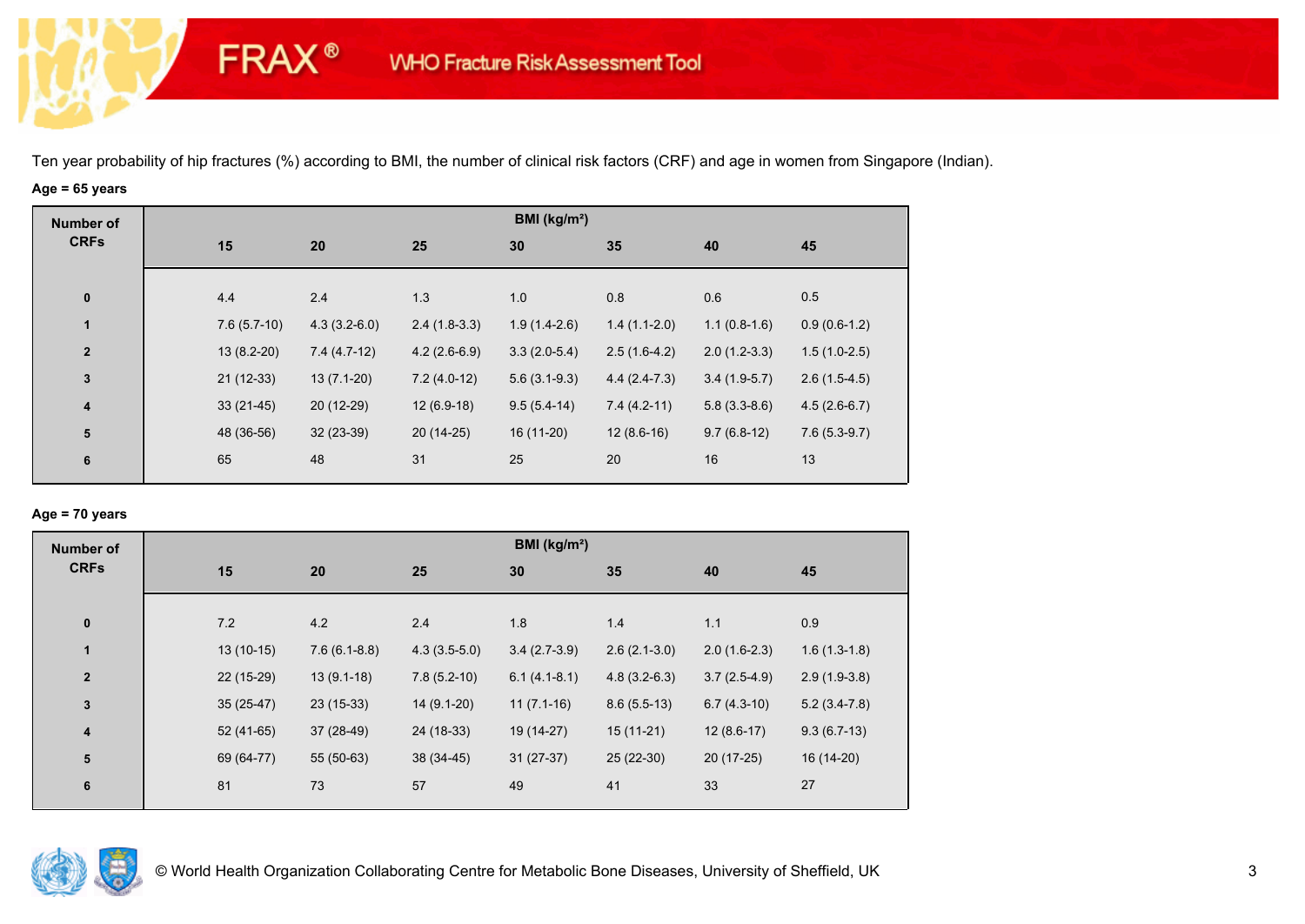# **Age = 75 years**

**FRAX®** 

| Number of               |             |              |               | BMI ( $kg/m2$ ) |                  |                |                |
|-------------------------|-------------|--------------|---------------|-----------------|------------------|----------------|----------------|
| <b>CRFs</b>             | 15          | 20           | 25            | 30              | 35               | 40             | 45             |
| $\bf{0}$                | 10          | 6.3          | 3.7           | 2.9             | 2.2              | 1.7            | 1.3            |
| $\mathbf{1}$            | 19 (14-31)  | $12(8.8-20)$ | $7.3(5.3-12)$ | $5.7(4.1-9.6)$  | $4.4(3.2 - 7.5)$ | $3.4(2.5-5.9)$ | $2.6(1.9-4.6)$ |
| $\overline{\mathbf{2}}$ | $32(20-47)$ | $22(13-35)$  | $14(8.0-23)$  | $11(6.2-18)$    | $8.4(4.8-15)$    | $6.5(3.7-11)$  | $5.1(2.9-8.9)$ |
| $\mathbf{3}$            | 48 (32-64)  | 36 (22-52)   | 24 (14-38)    | $19(11-31)$     | $15(8.3-25)$     | $12(6.5-20)$   | $9.5(5.0-16)$  |
| 4                       | 64 (47-77)  | 54 (35-69)   | 40 (23-55)    | $33(19-47)$     | 27 (15-39)       | $21(11-32)$    | $17(9.0-26)$   |
| $\overline{\mathbf{5}}$ | 77 (63-83)  | 71 (53-79)   | 59 (40-69)    | $51(33-60)$     | 43 (26-52)       | $35(21-43)$    | 29 (17-36)     |
| 6                       | 85          | 83           | 77            | 70              | 62               | 53             | 45             |
|                         |             |              |               |                 |                  |                |                |

### **Age = 80 years**

| <b>Number of</b> |             |             |               | BMI ( $kg/m2$ ) |               |                |                |
|------------------|-------------|-------------|---------------|-----------------|---------------|----------------|----------------|
| <b>CRFs</b>      | 15          | 20          | 25            | 30              | 35            | 40             | 45             |
|                  |             |             |               |                 |               |                |                |
| $\bf{0}$         | 12          | 8.2         | 5.1           | 4.0             | 3.1           | 2.4            | 1.8            |
| $\mathbf{1}$     | $21(15-35)$ | $15(11-25)$ | $9.6(7.1-17)$ | $7.5(5.5-13)$   | $5.8(4.2-10)$ | $4.5(3.2-8.0)$ | $3.5(2.5-6.2)$ |
| $\mathbf{2}$     | $33(22-50)$ | 25 (16-39)  | 17 (11-29)    | $13(8.2-23)$    | $11(6.4-18)$  | $8.2(4.9-14)$  | $6.4(3.8-11)$  |
| $\mathbf{3}$     | 47 (31-62)  | 38 (23-55)  | 28 (16-44)    | $23(12-36)$     | 18 (9.7-29)   | $14(7.5-24)$   | $11(5.8-19)$   |
| 4                | $61(43-72)$ | 54 (36-67)  | 43 (26-57)    | $36(21-49)$     | $30(16-41)$   | 24 (13-34)     | 19 (10-27)     |
| 5                | 72 (57-79)  | 68 (51-76)  | 60 (41-69)    | $52(34-61)$     | 44 (27-53)    | $37(22-45)$    | $30(17-38)$    |
| 6                | 80          | 78          | 74            | 68              | 61            | 53             | 45             |
|                  |             |             |               |                 |               |                |                |